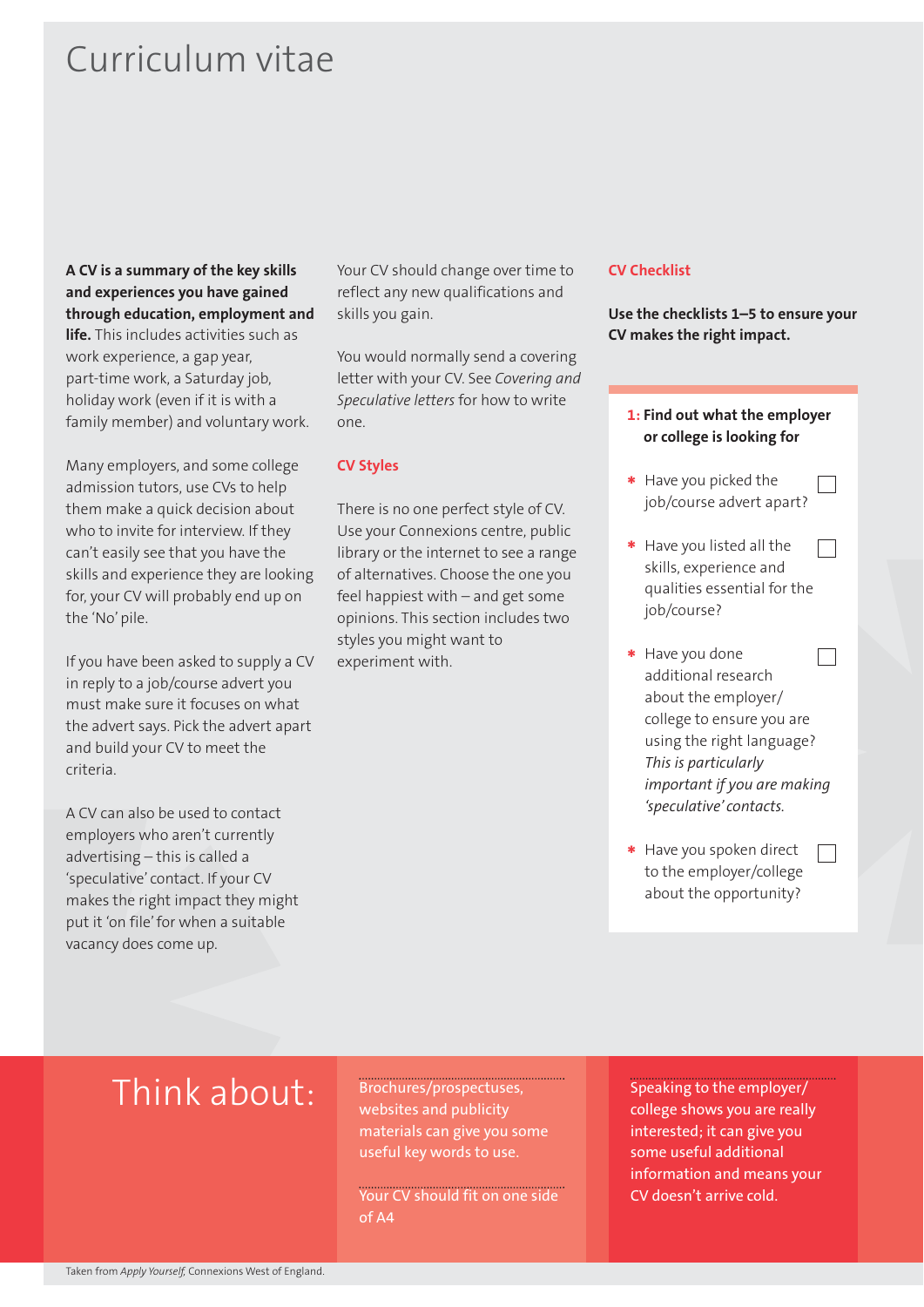

- **\*** Are you using short, snappy, positive statements?
- **\*** Have you shown how your skills and experience match those in the advert?
- **\*** Have you clearly stated  $\sim$  1 what you can offer to the company/college?
- **\*** Is it clear that you are committed to developing your existing skills and learning new ones?
- **\*** Are you being truthful?

#### **3: Make your CV easy to put straight on the 'Yes' pile**

- **\*** Have you word processed your CV on good quality paper?
- **\*** Are you using a sensible email address like s.jones@mymail.com?

 $\overline{\phantom{0}}$ 

 $\overline{\phantom{a}}$ 

 $\Box$ 

 $\Box$ 

 $\Box$ 

- **\*** Have you checked your spelling?
- **\*** Have you given the following information:
	- **\*** <sup>A</sup>**personal profile** summarising suitability for the job/course
	- **\* Personal details** such as name, address, postcode, phone number(s), sensible email address.
	- **\* Education:** Show the schools or colleges you have attended with dates – putting the most recent first.
	- **\* Qualifications:** List all those you have taken (or will take in the  $\Box$ near future) with the grades – include things like first aid certificates.
	- **\* Experiences of work/employment:** Part-time work, Saturday jobs, holiday work, gap year, voluntary work and don't forget any work experience. Give dates and a brief overview of your role making sure to mention the skills you used.
	- **\* Interests and hobbies:** Employers like interesting, motivated people who do things in their spare time.
	- **\* References:** It's useful to offer the name of someone who knows you from an educational setting and one from a work or private setting – but don't use a member of your family.

Hotstuff@ and sonoframbo@ will not make a good impression and could cost you the opportunity. Set up a separate email account for applications if necessary.

One spelling mistake could make the difference between getting an interview or losing an opportunity.

Ask potential referees first before giving their name and contact details – you want them to be able to say positive, enthusiastic things about you.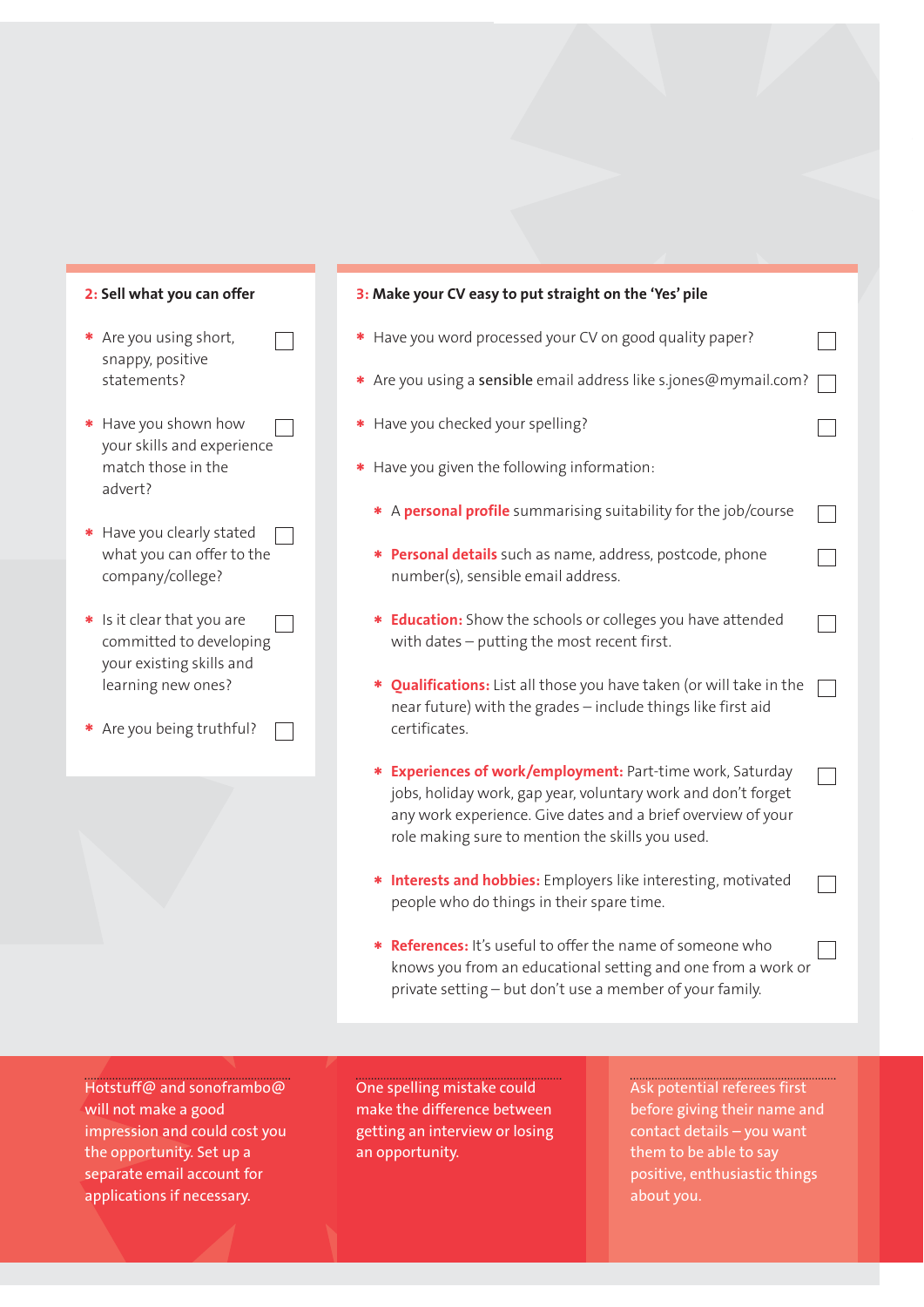

 $\Box$ 

- **\*** Have you shown your CV to someone who knows you well?
- **\*** Have you asked for  $\Box$ feedback on your CV from friends, colleagues or your Connexions Personal Adviser?
- **\*** Have you considered the feedback and made the necessary improvements?

#### **5: Deal positively with rejection**

**\*** Have you contacted the company/college to find out why you weren't successful?

 $\Box$ 

- **\*** Have you revised your CV in the light of this feedback?
- **\*** Do you accept that rejection can happen for a number of reasons?
- **\*** Are you being realistic  $\Box$ and persistent enough? Get advice from your Connexions Personal Adviser or a teacher. They will be able to advise if you are going for the right opportunities in the right way.

#### **On the next two pages are example CVs.**

- **1.** A **Year 11 student,** who is just about to take her GCSEs, applying for an apprenticeship in engineering.
- **2.** A **college graduate** looking to progress in the health and leisure industry.

## Think about: Your Connexions Personal

Adviser, your teachers, parents, carers and friends can help to make sure you are not 'under selling' yourself.

Don't take rejection personally – internal candidates usually have an advantage and it can take time to build up your CV writing skills.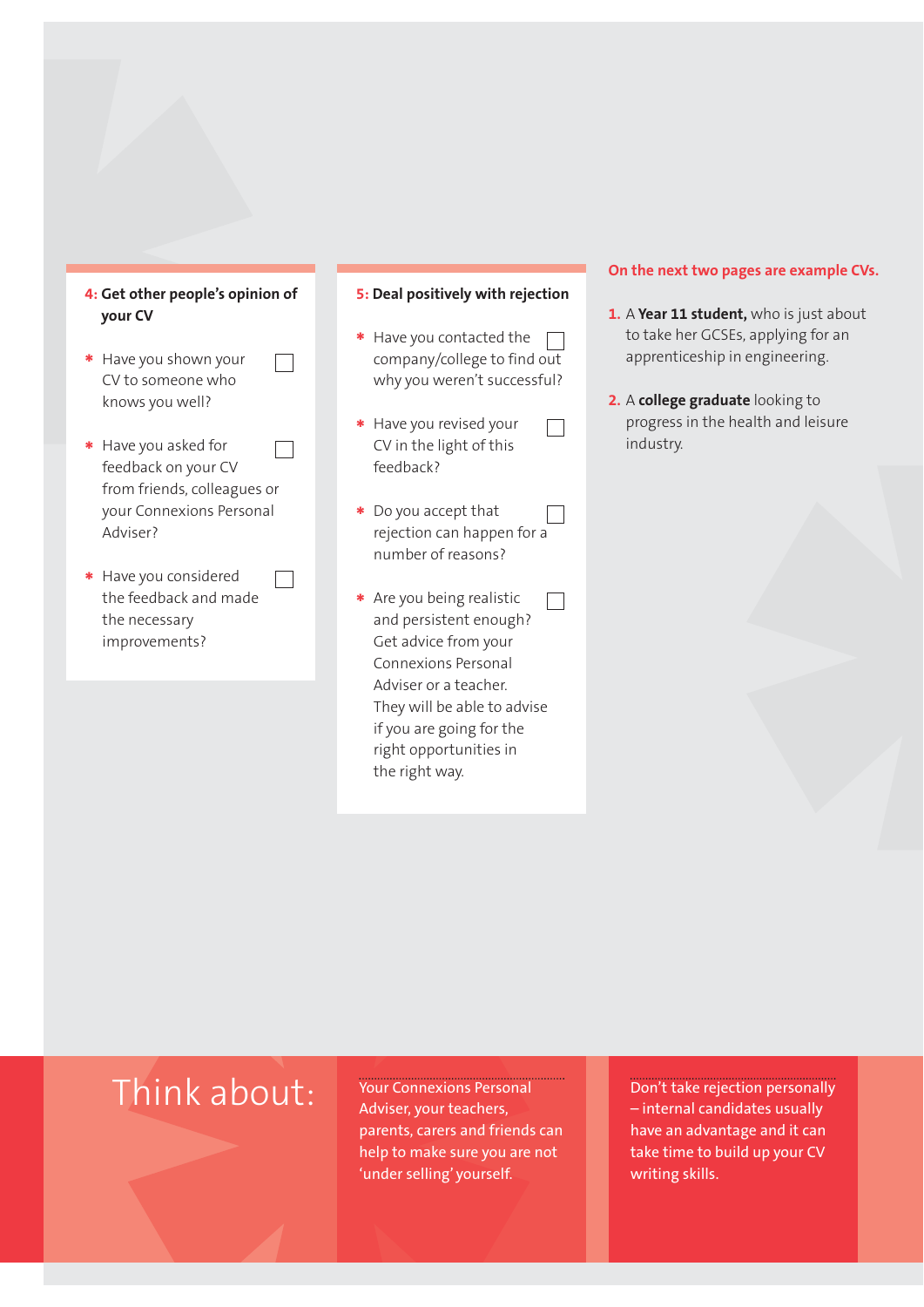# Example CV 1

### **Samantha Jones**

135 Bridge Road, Greendale, New Town, NT3 5HJ. Telephone: 00123 546 2468 Email: s.jones@mymail.com

I am a well-organised, hard working student who enjoys a range of subjects. I'm really enthusiastic about all things mechanical and electrical and take every opportunity to expand my understanding and knowledge. I have thoroughly researched the Apprenticeship programme and feel positive that this opportunity would allow me to work and study effectively and develop my skills in an exciting and hands-on way.

## **Education**

New Town City Academy, 2002 – <sup>2007</sup> Priory Hill Primary School, 1997 – 2002

## **Qualifications**

| GCSEs to be taken in May/June 2007 with anticipated grades: |                               |                                                                |
|-------------------------------------------------------------|-------------------------------|----------------------------------------------------------------|
| Engineering: B<br>ICT: C<br>Religious Studies: C            | Maths: C                      | Science (Triple Award): C<br>History: D<br>English Language: D |
|                                                             | Music: D<br>Art and Design: B |                                                                |

## **Experiences of Work**

December 2006 – present: Clips & Bits Cycle Shop. Saturday sales assistant. This job involves serving customers, displaying new stock, helping customers choose the right bike for their needs, booking in bike repairs, carrying out minor repairs.

May 2006: work experience fortnight at Tubolt & Worthing Aerospace Engineering Limited. This company provides precision engineering to the aerospace industry. I spent time with an Apprentice Maintenance Fitter and helped strip and rebuild engines. I attended a number of design meetings and worked with a Design Engineer on the development of a new fuel delivery system.

2005 – present: during the school holidays I spend time with my uncle who renovates vintage cars. I help strip engine components, clean them and reassemble them. I enjoy learning how things work and why they sometimes fail.

## **Interests**

Cycling: I'm a member of the New Town U18 Cycle Club. I enjoy speed trials, mountain biking and customising bikes for friends and family.

Vintage car rallies: I enjoy talking to the owners and having a good look under the bonnets! Hockey: I've played for the school team for three years. We are currently second in the county league table.

## **References**

Mr. B. CarterHead of KS4 EngineeringNew Town City AcademyBellvue RoadNew TownNT2 8TM

 Mr. D. Henderson Clips & Bits 23 Long Road New Town NT1 3BZ